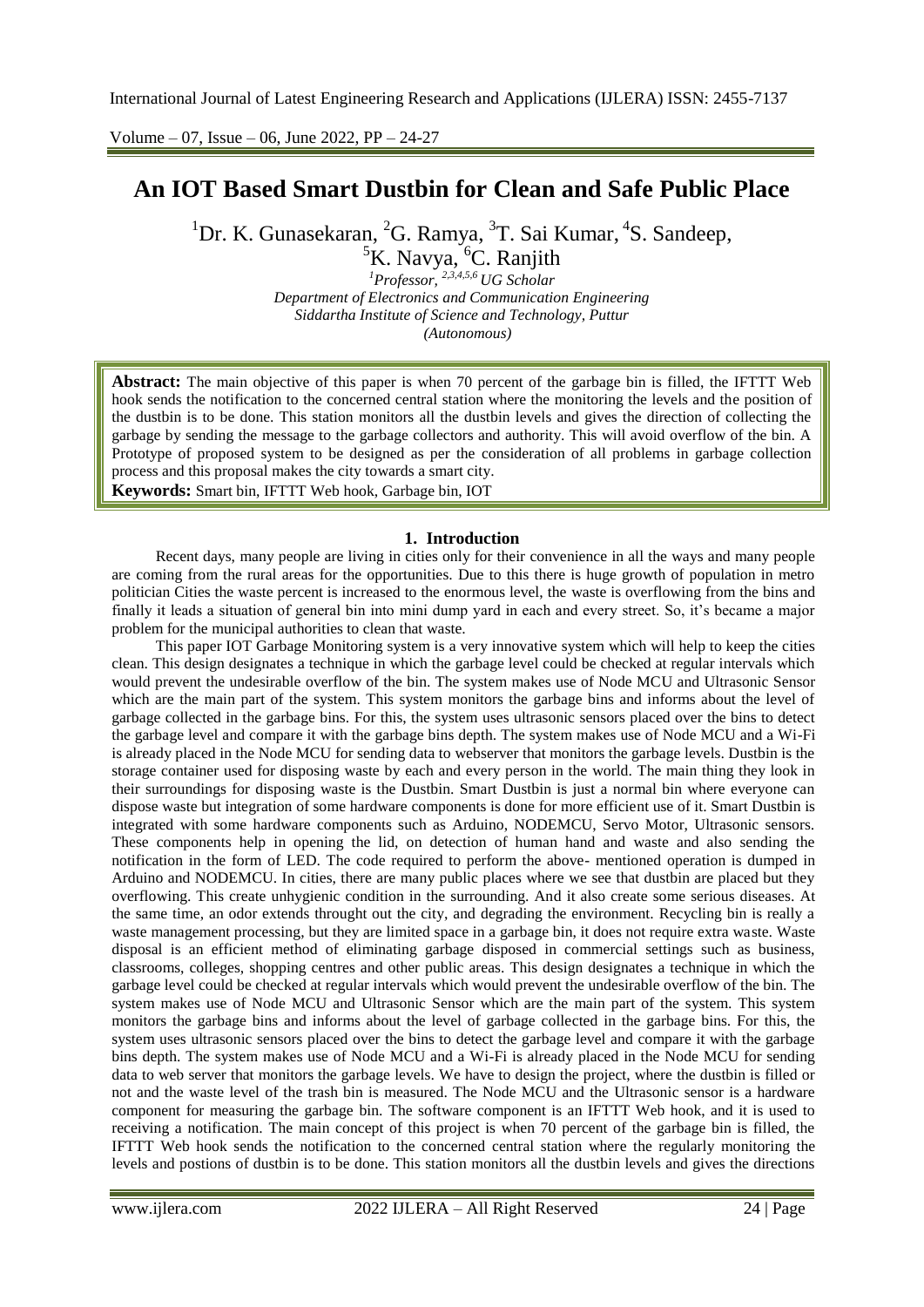Volume – 07, Issue – 06, June 2022, PP – 24-27

of collecting the garbage by sending the message to the garbage collectors and authority. This will avoid overflow of waste in the bin. A prototype of proposed system to be designed as per the consideration of all problems in garbage collection process and this proposal makes the city towards a smart city.

#### **2. Literature Survey:**

This proposed by Gopal Krishna Shyam, Sunil kumar S.Manvi, Priyanka Bharti, propose the simulations are done for performing an efficiency comparison of different ways for collection of wastes: Traditional method and dynamic on-demand solution, proposed work (intelligent) for several cases. A Better Method for Frequent Data Updating System by Waikhom Reshmi, RamKumar Sundaram, M. Rajeev Kumar focus on sensors unit are used for sensing, microcontroller for controlling and GSM module used for communication. This system use solar energy for power. This was proposed by Alexey Medvedev, Petr Fedchenkov, Arkady Zaslavsky, Theodoros Anagnostopoulos, and Sergey Khoruzhnikov propose the design of a cloud system for organization of waste collection process and applications for waste truck drivers and managers. The system also features an onboard surveillance system which raises the process of problem reporting and evidence collection to a higher level. Palaghat Yaswanth Sai proposed an Effective Way to Promote Smart City focused on easy to detect the liquified waste by using waterproof sensors. Many times Garbage dust bin is in overflown and many animals like dog goat enters inside or near the dustbin. This creates a bad scene. Also some birds are also trying to take out garbage from dust bin. In this project can avoid such situations the waterproof sensors are very much advanced and useful. This was proposed by Insung Hong, Sunghoi Park, Beomseok Lee, Jaekeun Lee, Daebeom Jeong, and Sehyun Park focused on IoT-based smart garbage system (SGS) is proposed to reduce the amount of food waste. In an SGS, battery-based smart garbage bins (SGBs) IOT exchange information with each other mesh networks, and a router and server collect and analyze the information for service provisioning. The basic system structure of a SGB is a centralized structure in which information gathered in each bin is transferred to the server; we also designed a HSGB for improving the battery efficiency of each SGB. Dr. N. Sathishkumar et.al [1] they develop a system which is helpful for the ultimate need of developing nation is the key for "Smart City". The influential ecological factors that pose to be a threat may include: hazardous pollution and its subsequent effects on health of humanity, alarming global warming and depletion of ozone layer etc. Mostly Environmental pollution may be owing to the Municipal Solid Leftovers (MSL) [2]. A Proper maintenance becomes mandatory for an efficient and effective removal of the generated Municipal Solid Leftover .It is perceived that often the waste space gets too much occupied due to irregular removal of garbage occupancy in the dustbin. Lewinsohn, H. C et al [3] Things that are connected to the Internet and those devices controlled from the Internet is called Internet of Things. In this system, the smart bin is connected with the internet to display the exact information about the dustbin level and to which area it belongs. The overflow of dustbin will create an unpleasant environment and it affect many people by spreading the deadly disease the truck driver will go immediately and collect the waste form the dustbin. Multiple dustbins are connected through the cities. The Dustbins are integrated with ultrasonic sensor, RF module. The ultrasonic sensor is used to detect the level of dust in the dustbin. After detecting the level of dustbin the information is send to the RF Transmitter and received by the RF Receiver at the Central System and Internet connection is enabled through the connection of Wi-Fi module. The data is Received and processed in the cloud. This information is send to the web browser.

#### **3. Proposed Method**

In this system we are monitoring the level of bins and composition of waste using IoT and cloud. Our main goal of proposing this system is to remotely monitor the system and send quick notification to official which can reduce the overflow of bins. The level of bin is identified using ultrasonic sensor. If the bin is filled then mail alert will be sent through IFTTT. The proposed technique will create an IOT-based dustbin. The existing system is that, it send the notification when the bin is filled. The air will become unsanitary if garbage is not properly disposed of, and serious disease can spread rapidly. Many of these drawbacks will be addressed by the proposed scheme. To determine that trashcans were completed or not, their capacity is measured using actual sustainability. A sensor and a node that gathers and transmits data make up a smart bin. We have to design the project, where the dustbin are completed and waste for the garbage is measured. To use a webpage, we can identify a dustbin is completed or otherwise. A dustbin updates its status percentage, and when more than 70 percent of the dustbin is filled, it sends an email that the dustbin is almost full. IFTTT Web hooks are used for collect Node MCU data and, send an email when the trash level exceeds 70%. The device removes the need for people to regularly monitor the trash cans; instead, we will receive a message once the trash reaches fully functional.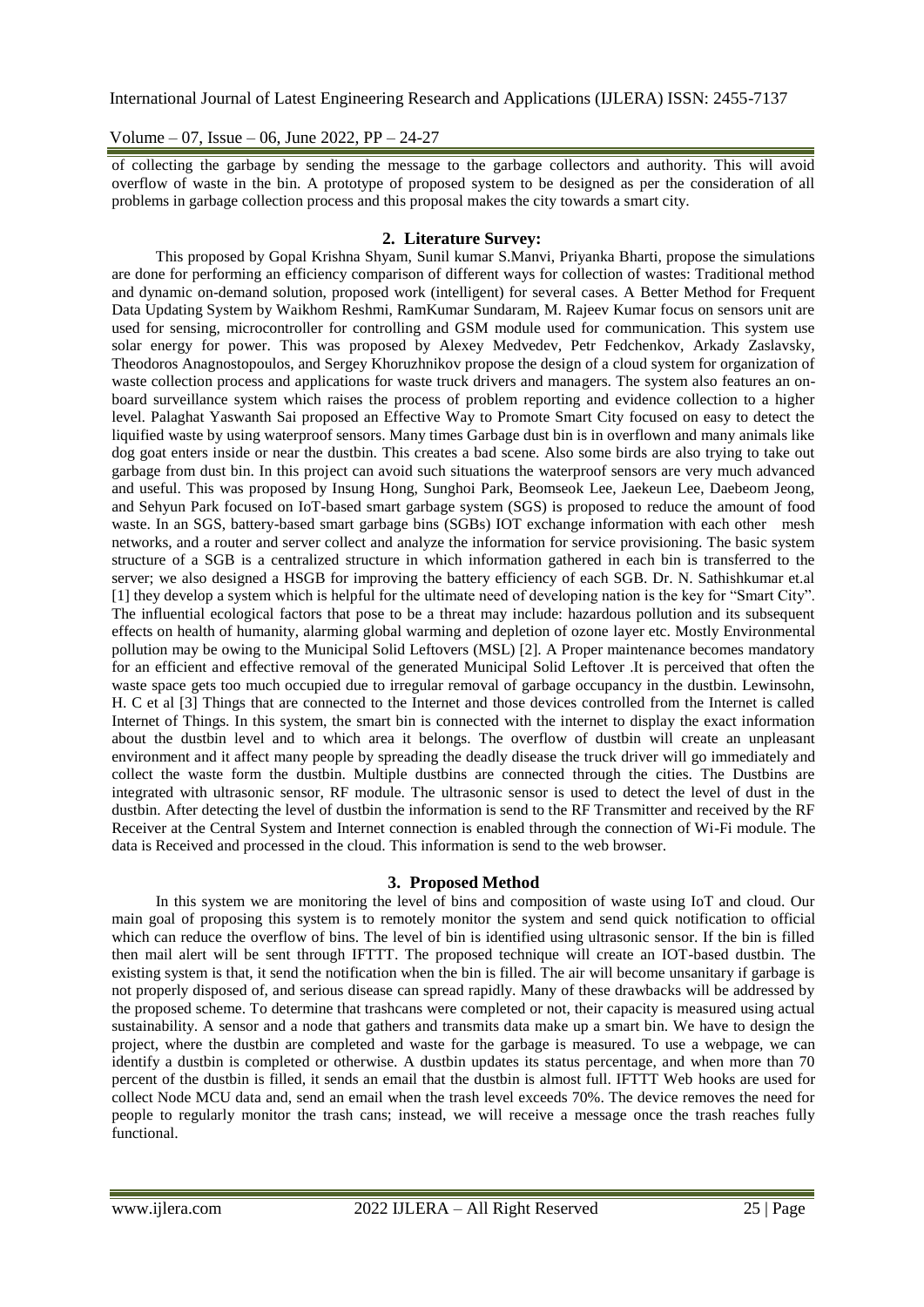Volume – 07, Issue – 06, June 2022, PP – 24-27



Figure 3.2: Full equipment of the Smart Bin

# **4. Conclusion:**

We presented an intelligent waste collection system. The system is based on IOT sensing prototype. It is responsible for measuring the waste level in the waste bins and later send this data (through Internet) to a cloud for storage and processing. This data helps to compute the amount of waste and how it is decomposed. The waste collected can also be used as a fertilizer in future. In future we can detect the methane and other gases by using gas sensors. This helps in distinguishing the waste at the source and hence reducing the requirement of manpower. To enhance it further, an automated system can be developed which is able to pick up waste in and around the bin, segregate them and put them in respective bins.